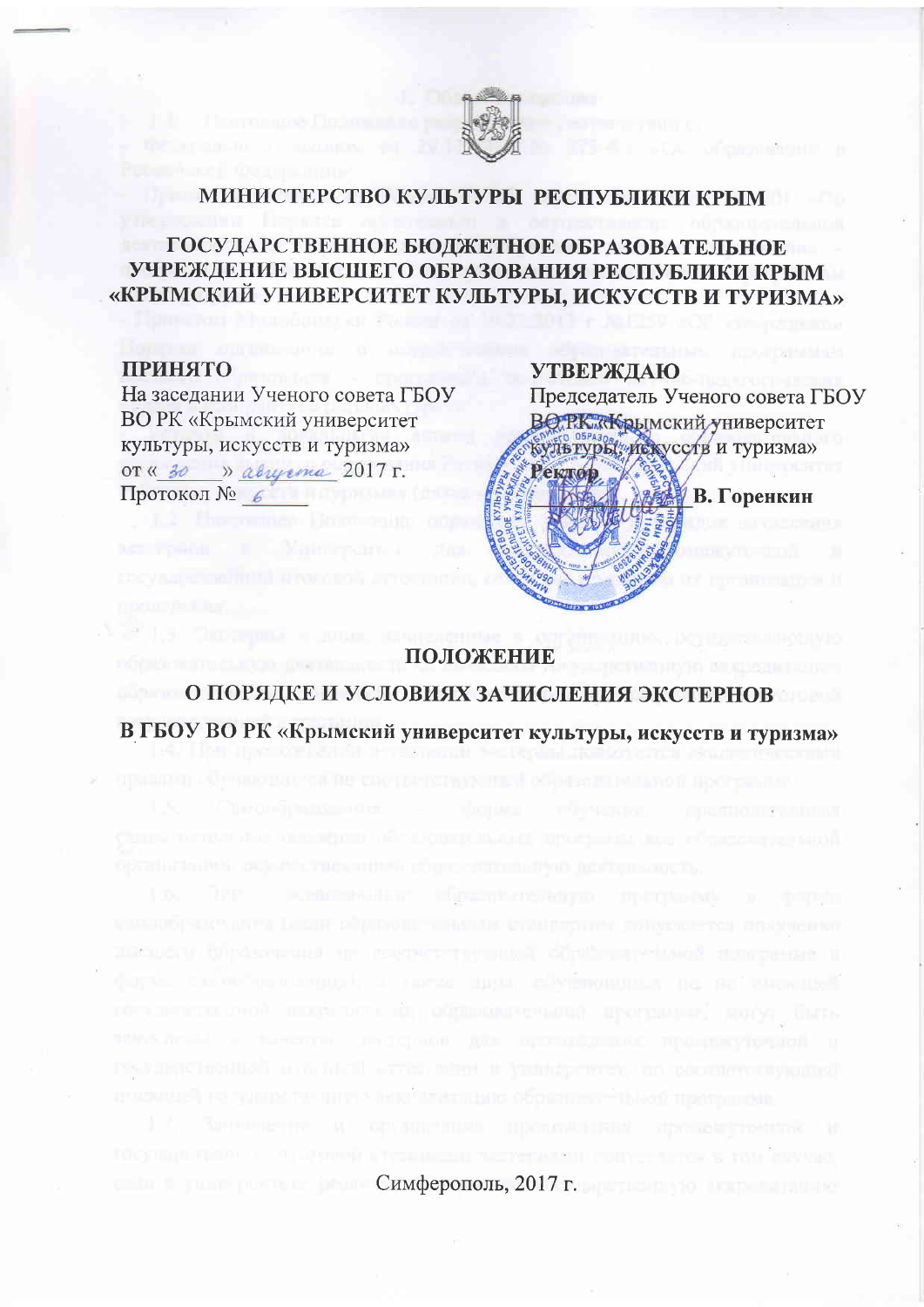#### 1. Общие положения

1.1. Настоящее Положение разработано в соответствии с:

- Федеральным законом от 29.12.2012 № 273-ФЗ «Об образовании в Российской Федерации»:

- Приказа Минобрнауки России от 05 апреля 2017 года № 301 «Об утверждении Порядка организации и осуществления образовательной деятельности по образовательным программам высшего образования программам бакалавриата. программам специалитета, программам магистратуры»,

- Приказом Минобрнауки России от 19.22.2013 г №1259 «Об утверждении Порядка организации и осуществления образовательным программам высшего образования - программам подготовки научно-педагогических кадров в аспирантуре (адъюнктуре)»;

- Уставом и локальными актами государственного образовательного учреждения высшего образования Республики Крым «Крымский университет культуры, искусств и туризма» (далее - университет).

1.2. Настоящее Положение определяет условия и порядок зачисления экстернов  $\mathbf{B}$ Университет для прохождения промежуточной  $\overline{M}$ государственной итоговой аттестации, основные принципы их организации и проведения.

1.3. Экстерны - лица, зачисленные в организацию, осуществляющую образовательную деятельность по имеющим государственную аккредитацию образовательным программам, для прохождения промежуточной и итоговой государственной аттестации.

1.4. При прохождении аттестации экстерны пользуются академическими правами обучающихся по соответствующей образовательной программе.

1.5. Самообразование форма обучения, предполагающая самостоятельное освоение образовательных программ вне образовательной организации, осуществляющей образовательную деятельность.

1.6. Лица, осваивающие образовательную программу в форме самообразования (если образовательным стандартом допускается получение высшего образования по соответствующей образовательной программе в форме самообразования), а также лица, обучающиеся по не имеющей государственной аккредитации образовательной программе, могут быть зачислены в качестве экстернов для прохождения промежуточной и государственной итоговой аттестации в университет, по соответствующей имеющей государственную аккредитацию образовательной программе.

1.7. Зачисление и организация прохождения промежуточной и государственной итоговой аттестации экстернами допускается в том случае, если в университете реализуется имеющая государственную аккредитацию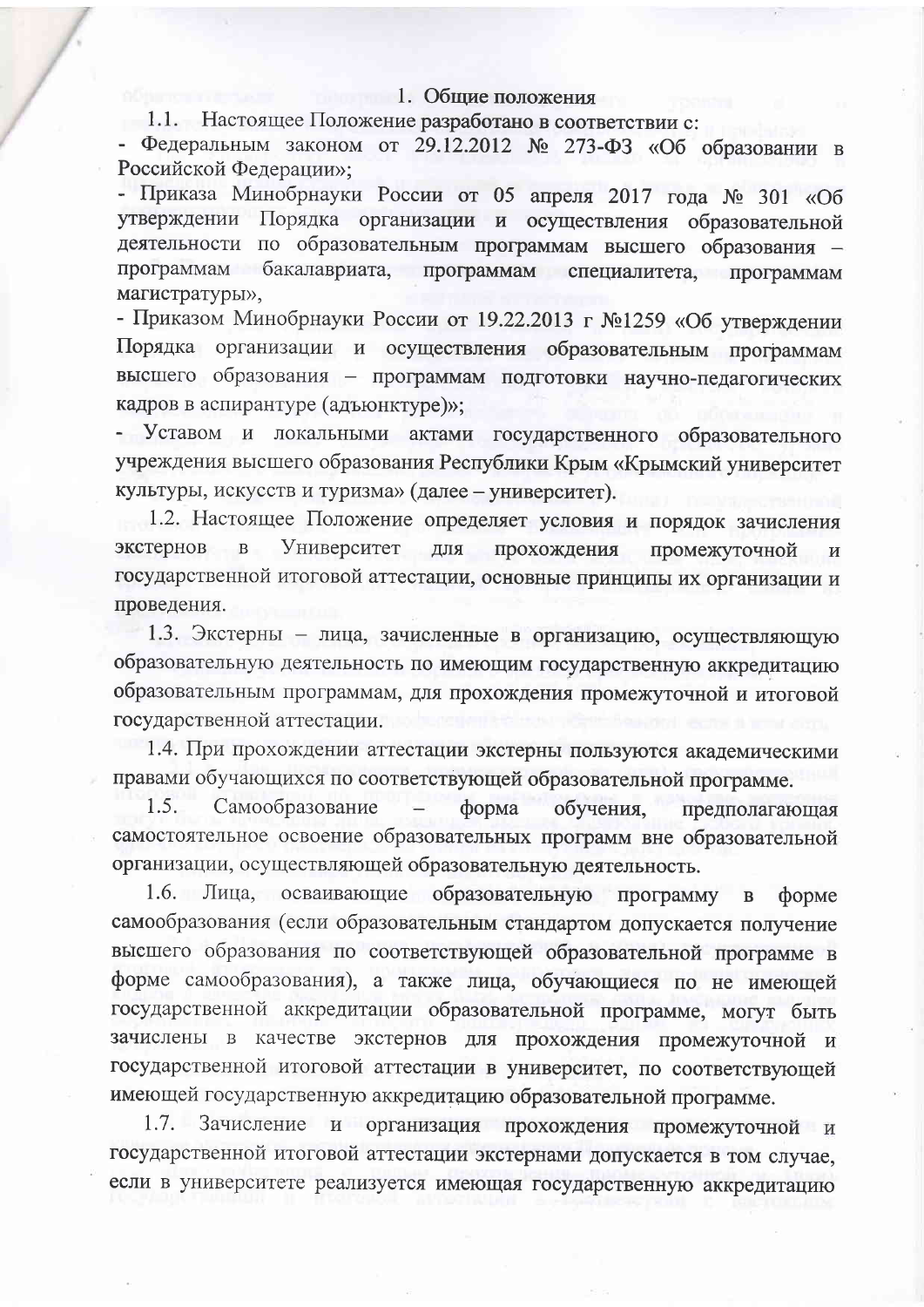образовательная программа соответствующего уровня и по соответствующему направлению подготовки (специальности) и профилю.

1.8. Университет несет ответственность только за организацию и проведение промежуточной и итоговой аттестации, а также за обеспечение соответствующих академических прав экстерна.

# 2. Порядок зачисления экстернов для прохождения промежуточной и итоговой аттестации.

2.1. Для прохождения промежуточной и (или) государственной аттестации в университет могут быть зачислены экстерны, итоговой имеющие образование соответствующего уровня, наличие которого подтверждено документом установленного образца об образовании и квалификации, либо документом государственного образца об уровне образования и о квалификации (далее - документ установленного образца).

Для прохождения промежуточной и (или) государственной  $2.1.1.$ итоговой аттестации  $\overline{a}$ программам бакалавриата или программам специалитета в качестве экстернов могут быть зачислены лица, имеющие среднее общее образование, наличие которого подтверждено одним из следующих документов:

-аттестат установленного образца о среднем общем образовании;

- диплом установленного образца о среднем профессиональном образовании;

- диплом о начальном профессиональном образовании, если в нем есть запись о получении среднего полного общего образования.

2.1.3. Для прохождения промежуточной и (или) государственной итоговой аттестации по программам магистратуры в качестве экстернов могут быть зачислены лица, имеющие высшее образование любого уровня, наличие которого подтверждено одним из следующих документов:

- диплом бакалавра установленного образца;

- диплом специалиста установленного образца;

- диплом магистра установленного образца.

2.1.4. Для прохождения промежуточной и (или) государственной итоговой аттестации по программам подготовки научно-педагогических кадров в качестве экстернов могут быть зачислены лица, имеющие высшее образование, наличие которого подтверждено одним из следующих документов:

- диплом специалиста установленного образца;

- диплом магистра установленного образца.

2.2. Требования к лицам, зачисляемым для прохождения аттестации в качестве экстернов, устанавливается ежегодными Правилами приема.

Для зачисления с целью прохождения промежуточной и (или) государственной и итоговой аттестации в соответствии с настоящим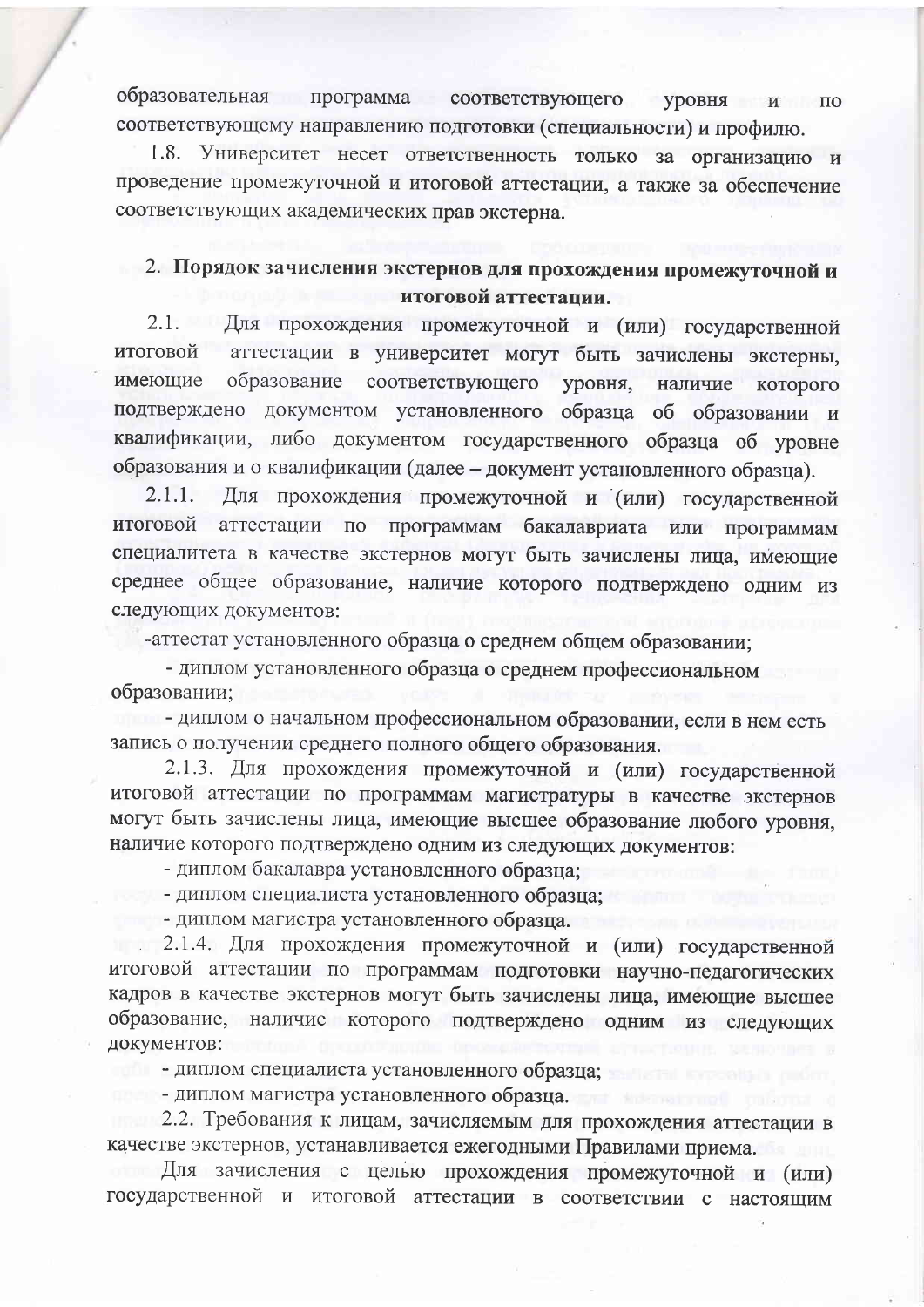Положением, лица, отвечающие требованиям п.2.1., подают заявление о прохождении аттестации с приложением необходимых документов:

- оригиналы или копии документов, удостоверяющих личность, гражданство (оригиналы указанных документов предъявляются лично);

- оригинал или копию документа установленного образца об образовании и (или) квалификации:

документы, подтверждающие прохождение предшествующих промежуточных аттестаций (при наличии):

-4 фотографии размером 3х4 (на матовой бумаге);

- договор на оказание платных образовательных услуг.

Кроме того, для зачисления с целью прохождения государственной аттестации экстерны подают оригиналы итоговой документов установленного образца, подтверждающих выполнение образовательной программы по избранному направлению подготовки, специальности (т.е. успешное прохождение всех видов промежуточной аттестации, определенных учебным планом образовательной программы).

2.3. Решение о возможности зачисления экстернов для прохождения промежуточной и (или) государственной итоговой аттестации принимается аттестационной комиссией кафедры (факультета) Университета, на которой (котором) реализуется интересующая экстерна образовательная программа.

Организационное обеспечение зачисления экстернов для  $2.4.$ прохождения промежуточной и (или) государственной итоговой аттестации осуществляется приемной комиссией.

2.5. Основанием для зачисления экстерна является договор об оказании платных образовательных услуг и приказ о допуске экстерна к промежуточной и (или) государственной итоговой аттестации.

Договор заключается на период прохождения аттестации.

#### 3. Порядок организации и прохождения промежуточной и итоговой аттестации экстернами

 $3.1.$ Организацию и промежуточной и (или) проведение государственной итоговой аттестации для экстернов осуществляет факультет, на котором реализуется интересующая экстерна образовательная программа.

3.2. Деканат факультета, на котором реализуется образовательная программа, не позднее 1 месяца с даты зачисления, разрабатывает и выдает экстерну индивидуальный учебный план. Индивидуальный учебный план, предусматривающий прохождение промежуточной аттестации, включает в себя дни, отведенные для сдачи зачетов, экзаменов, защиты курсовых работ, предусмотренных учебным планом, а также для контактной работы с преподавателями. Индивидуальный учебный план, предусматривающий прохождение государственной итоговой аттестации, включает в себя дни, отведенные для консультаций, сдачи государственного экзамена (при